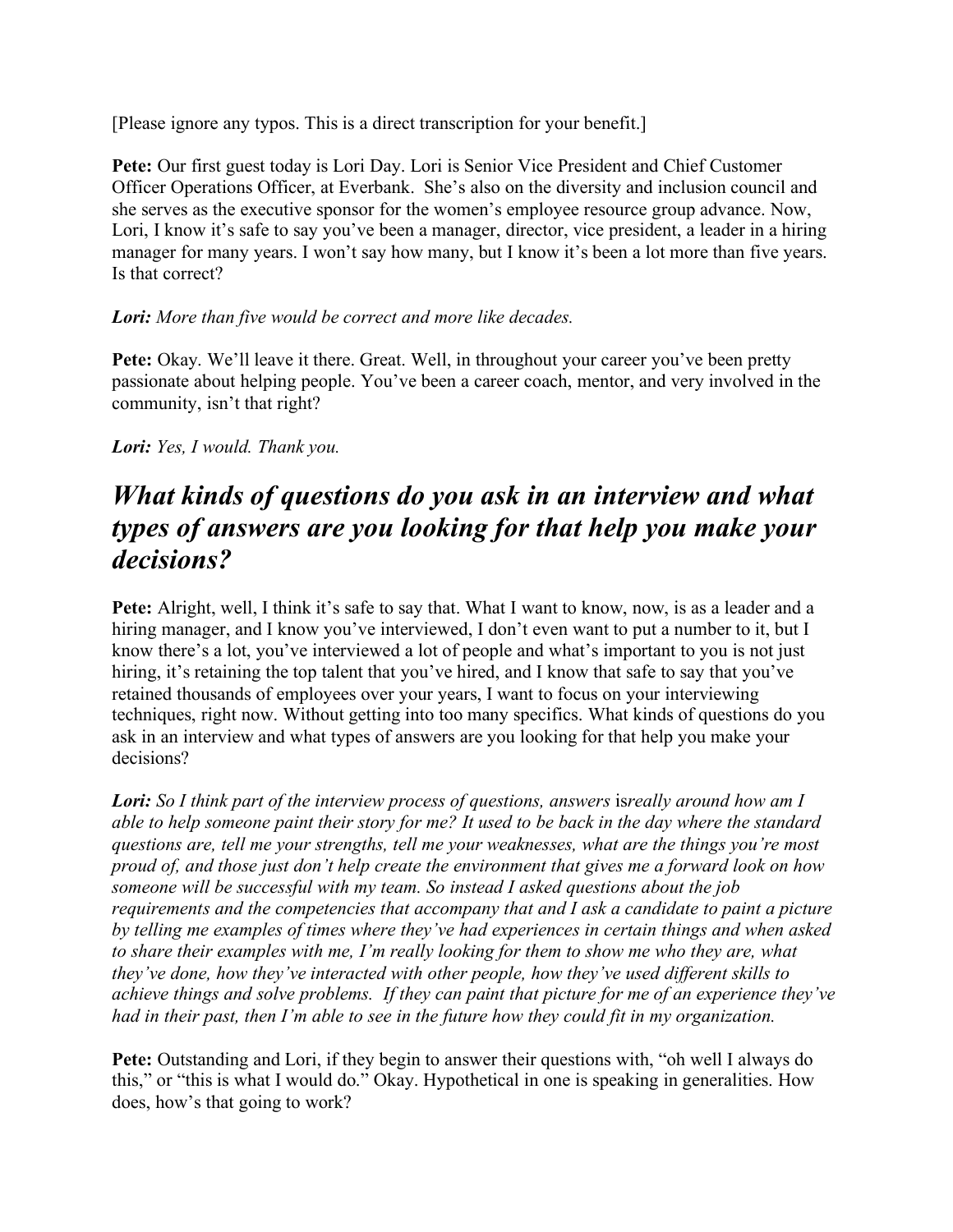*Lori: That's really not working out for me, but I will ask the question again. And the term is "behavior-based interviewing" is kind of the buzzword or the term and it really is about understanding others' behaviors. So when I asked for a candidate to give me an example and the answer is, "well I typically" or "I usually" or then I'll say, that's great to hear. Can you give me an example of when you did that and what the circumstances are and if we still can't get there, maybe after a couple of times then we'll, we'll change the topic, but I'll still go back to wanting to see by example stories that the candidate can share with me, their stories of where they've been successful, where they've had challenges. And if we can't get there then honestly that's not someone that I'm going to feel confident will be successful in a role on my team.*

**Pete:** Right. And for example, if you ask a prospective manager, tell me about an experience where you've dealt with a difficult employee and how you handled it and how you resolved it. And if they say, oh, well, I always make sure that I tell them that they should do this, or you know, without that specific example, and they keep speaking in generalities. Could that potentially be a show stopper or demonstrate to you that they don't have that specific experience?

*Lori: That's going to be the question in my mind, do they really have the experience that I need to be successful, not only for my team but for them. Will they be in a role that they truly can achieve and be strong at and if they can't demonstrate that they've had examples in the past that correlates to what the job is I'm hiring for then it does add a lot of question in my hiring* decisions.

## *Should the interviewer have knowledge about the company they are interviewing for?*

Pete: At EverBank, when you interview someone, do you expect the candidates to know anything about Everbank walking through the door?

*Lori: I do. I really do because to me, if someone is focused on a job and they want the job, I want to understand why, so do they want the job because this is the perfect role that they've always been looking for regardless of the company. That's good to know. It's authentic, but if they are running from something that they're at now versus running towards the position in the company that I'm part of, that's important to know. If someone's running towards something, they're going to want to be prepared. Being prepared is able to know how to correlate the company's vision and mission and that's pretty available on. If you go Google a company, whether it's mine or somebody else's, you can find out a lot by not only looking at the company website, you can look at reviews and* being *able to articulate the candidate skills and their abilities and parlay that into the company itself shows not only have they done their homework, but they care if they care, then that says they're going to care about my customers. They're going to care about their teammates, and that is really important.*

### *Do I have to customize my resume to every position I apply to?*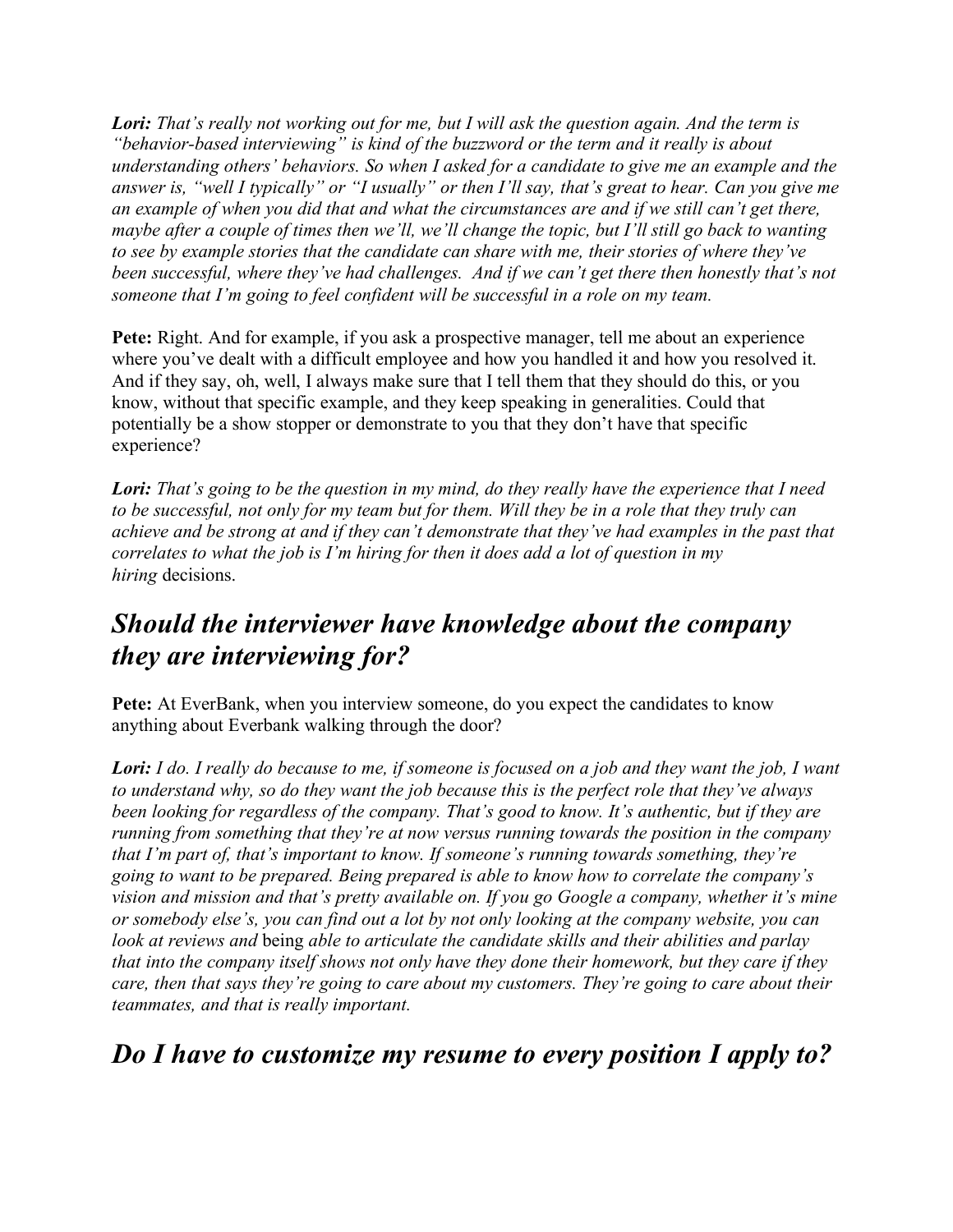**Pete:** For when you review resumes, should the resumes be customized or tailored for the position or should people just write one resume and send it out to all prospective employers?

*Lori: In today's environment, it's so vital to have specific unique resumes that paint the picture. The candidate wants to paint. If they want to paint a picture that one size fits all, then of course they can take and do that, but I will tell you, most major companies have a screening process because of the volume of candidates coming through the door, so a machine is actually going to take the words on the paper that has the job description and they will run it against the words that are on the candidates resume. If those words don't match up or have themes that matchup, that candidate may never get a chance for me to see them, and if I don't get a chance to see them, then I won't know what a great job they could do for me. And so it's important to write your resume where you're keyed into not only the performance objectives, but what are the behaviors, what are the competencies that this job is looking for, and be able to paint that picture all along that the candidate's process. Albeit, their cover letter, the resume when they're sitting across from someone or doing a phone interview. And most importantly, when they write their follow-up "Thank you." That perhaps shows my decades in business, but it's something I think is vitally important is to say thanks.*

# *Do first impressions really matter in an interview?*

**Pete:** I'm glad you just said that about the follow-up letter because it just goes right into my next question that I have for you. Does the shoe shine and handshakes still means something for a prospective employer? Meaning that first impression looking sharp, arriving on time, which seems to be a little bit difficult for people now who all still matter?

*Lori: It does matter. It goes back to what I was talking about a minute ago about caring. So, if you're doing the research and you're demonstrating you care, you also show that you care by taking the time, looking the part, being present and engaged in making that first impression. And that is eye contact, what you're wearing, how you're presenting yourself, it shows that again, you care about the impression you're making. You care about the job that you want and you'll care about, then, my customers and teammates going forward. So, to me it's vital.*

## *I haven't interviewed in a long time; what do I do?*

**Pete:** You know, and I want all the listeners here to keep in mind that this isn't someone whose career it is, to give tips to you. This is the person you sit across from them when you interview this. She's doing this to help you. She's taking time out of a very busy schedule to tell you what she can use it on and I'm going to tell you, she's not unlike many employers out there. You know, there's a big — there's a lot of folks out there that have a lot of work experience. They have 15 years maybe at a company and to them, they think it's old hat and they might not have updated their resume and diving in and interviewing again. It's a foreign concept, you know? What do you say to that person who hasn't interviewed in so long? It's all new to them. They come and they sit across from you. They're probably going to be nervous a little bit just as much as the Newbie. What do you say to this person who's in a career transition?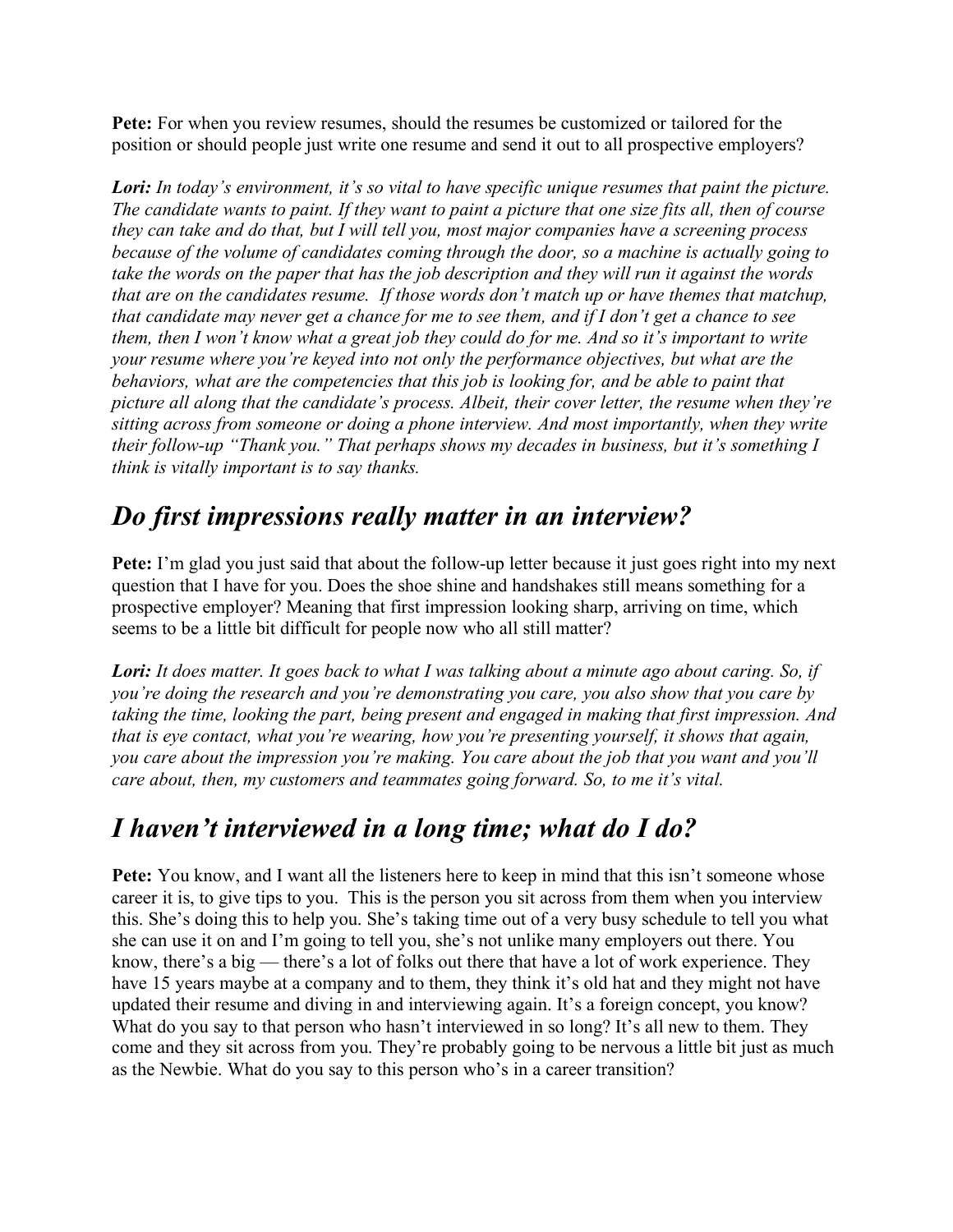*Lori: Well, for the person who's in a career transition, what I would say first is I hope you've always been a networker, even if you've not been in a job search perspective before, you don't*  want to build a network, when you need a network, you truly should be engaging with people, *helping them understand who you are, what you do, and being able to help them along the way so when you are ready to start a career search or a reset that you've got a network to go to. If you don't have a network and you're finding yourself in a situation where you haven't had to interview for a job or go look for a job before, I would suggest that you really spend some time with whether it's a neighbor or a formal coach or someone where you can just practice, being a little nervous, again, it kind of shows you care, but you don't want the nerves to be so stifling to your information, right? You don't want to put yourself in a situation where you can't communicate the great things you can do because you can't get the words out in one of the best ways, I think to be able to get the words out and have the nerves be at bay is someone should be thinking about four or five scenarios or stories that are in their pocket. They know the detail and they can apply that story or scenario to just about any of the behavior based questions. So if*  someone says, tell me about a time where you had a particularly difficult situation with a peer. *That same story might also be one that you could articulate how you had a very successful outcome in a challenging situation, whether it's specific to the peer relationship or problemsolving. But if you have your stories, you know your details and you then you can know where they are applied. You suddenly don't have to worry about what you're going to say. Now, you're thinking about when you're going to say it and show that you can be a valuable player in this new organization.*

#### *As an interviewer, do you have any show stoppers?*

**Pete:** Great Advice, Lori. I had a hiring manager, tell me one time if someone shows up to the interview with sunglasses on their head or their chewing gum, that's a show stopper right there. They're out. I don't discontinue the interview and, and show them the door now. I think that's really harsh. Okay. Are there any showstoppers for you? Are there any pet peeves or some things that you might want to just tell people that they wouldn't normally consider that might be common sense for whatever reason doesn't click on with some people,

*Lori: I would like to give everyone an opportunity to show their best. And so I don't know if I would say that's a show stopper, but I'll tell you a funny story. I interviewed someone that was great credentials on paper and when they came to me we were having the conversation and they*  fell asleep while we were having the conversation face to face in the interview. And so sorry, that *was my show stopper, and maybe there was reason for it. I'm sure there was, but there was just*  left, there was no explanation. And if someone recognize and said, "Hey look, you know, I think I *need to apologize because I probably wasn't as attentive as I hope to be. Last night I had something go on. I'd feel like, wow, they were authentic. They see, they recognize that that was probably not their best forward foot, but was able to recover by explaining it. This situation, they just like, fell asleep. It was hilarious, but it was kind of bizarre too. So, you know, there's always those human interactions that will give you a laugh. They'll surprise you in all kinds of ways. But I don't know if there's, there's other showstoppers that would prevent me from at least exploring the person who is interested in the job I had besides falling asleep.*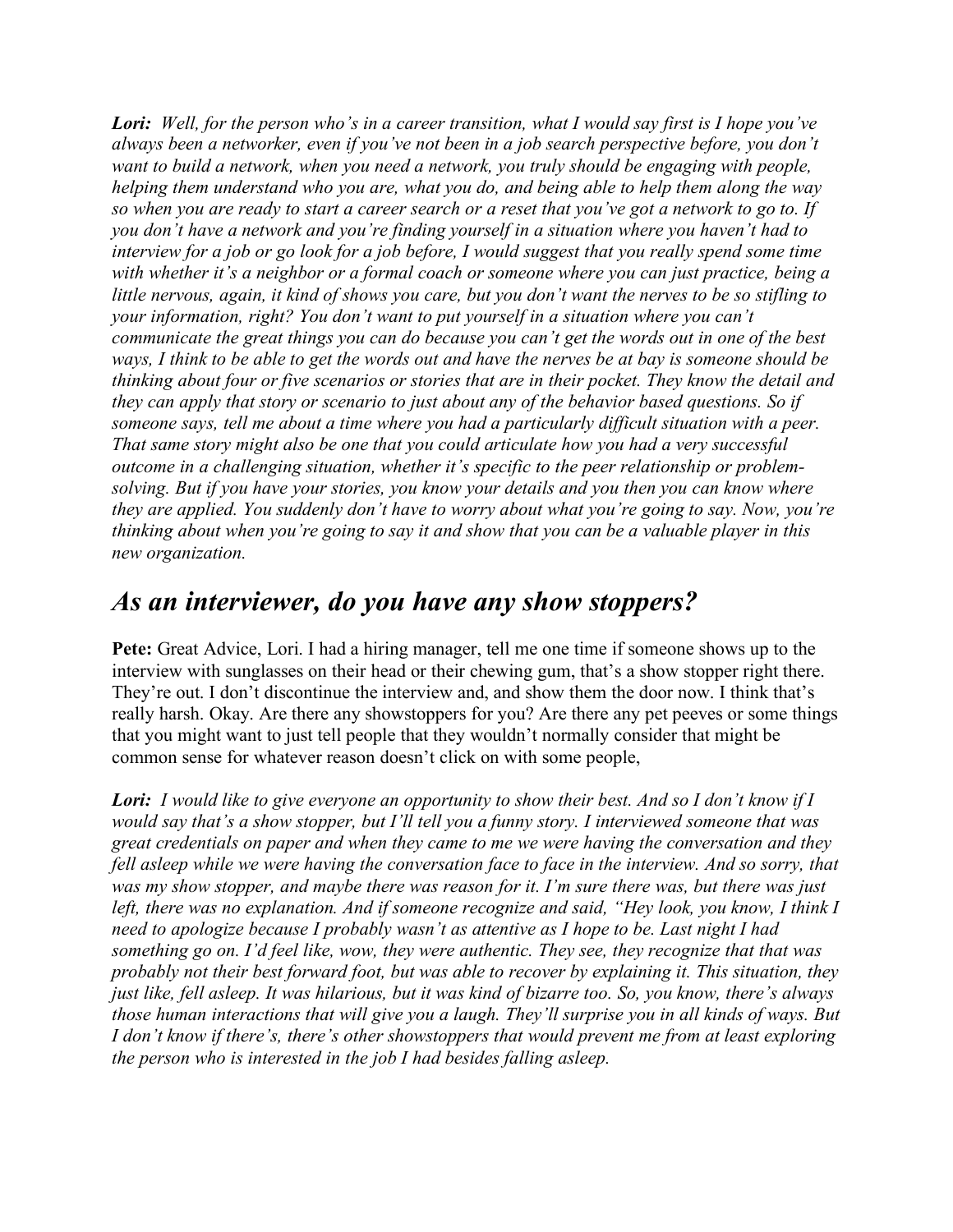**Pete:** You know, I always say, you know, some people say work hard, play hard. Well, if you go out and who with the owls at night, you better be ready to soar with the eagles in the morning is what I say. You need to answer the Buzzer, check your bags at the door and be ready for that belt. Lori, I know it EverBank, you know, you may have some open positions; it's a large company and what I'd like to know is, do you have anything very specific you can tell our listeners that you're hiring for? Maybe not you personally, but at your organization, is there anything that's maybe one of our listeners will say, holy cow, I have that exact skill set. What is that?

### *Position opening at EverBank/TIAA*

*Lori: Well, there are, there are numerous positions that are posted every day. If you go to the career section of our website, which has Everbank.com, soon to be TIAA bank, you'll see those positions. But selfishly I'm going to take this opportunity to let you know that there is a position, it's not in my organization, but it supports my organization and it requires some pretty specific skills that we're looking for. So, if any of the listeners happen to have experience with workforce management and capacity planning, there is a workforce management analyst position that is open right now. And if that, those skills are something that fits your resume and you'd like to apply, I can share even the requisition number. So again, you go to the career site and if you look for workforce management analyst and the ID number for that job is actually 18006342. So, that might be something if your listeners have those specific skills of we'd love to understand if there's a fit.*

**Pete:** Outstanding, if there's an analyst out there with those specific skill sets, that's a destination employer, that's a hot job that's open right now. And Laurie just instructed you exactly how to get there and how to apply for that job. Lori, it's been my pleasure having you here today. Any parting thoughts?

#### *How can I market myself best to my destination employer?*

*Lori: Parting thoughts would be again, with the workforce that is being deployed today in all kinds of environments, I would encourage those to think about all varieties of roles. So whether it's technical skills or um, human relation type skills, there are virtual leadership capabilities as*  well. And, and to not think about one position necessarily as being a destiny. I would consider *that your career is more like a jungle gym or a rock climbing wall. You don't go straight up like a ladder. And so sometimes if you think about your rock climbing wall, you may have to move to the side to be able to reach up to the next level. You may have to move down a little bit so you can have sure footing. And I think that in today's environment with so much digital landscape and so many different opportunities to work nationally, locally, globally, virtually whatever " lly" you want to put in there — I just think to look broadly and think about those transferable skills. It's not necessarily just being a specialist, but how can you become a generalist and things that are problem-solving, collaboration, teamwork, strategy, those kinds of things would be transferable in just about any industry. So I didn't encourage folks out there to think about the rock wall, the jungle gym and maybe put the ladder aside.*